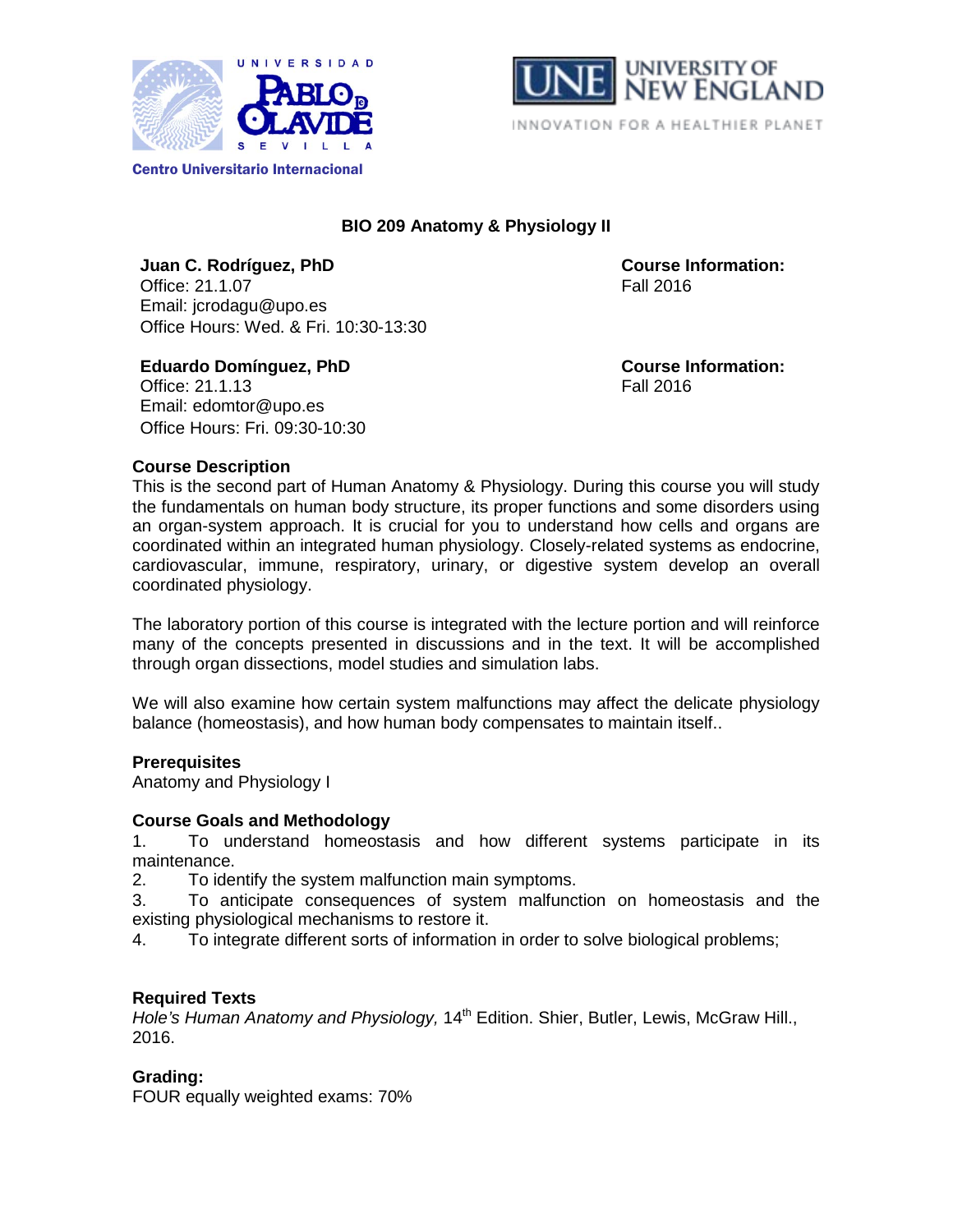Assignments: 20% Project: 10% Total 100%

There will be no extra credit work to improve your grade.

• There will be no make up labs or practical. Any medical emergency excuse must be followed by a detail written explanation of the problem from a health care professional. All documents must be presented to me on the day of your return to class.

Late assignments are not accepted for grades in this course. Any medical emergency excuse must be followed by a detail written explanation of the problem from a health care professional. All documents must be presented to me on the day of your return to class.

Exams missed due to an excused (medical) absence must be made up within a week of returning to classes.

It is each student's responsibility to be informed of exam dates, paper due dates, required course activities, etc. before making any travel plans during the semester.

## **Student Expectations:**

1. To show integrity and act in a professional and respectful manner at all times;

2. To attend and actively participate in scheduled lecture and lab sessions;

3. Prepare each session in advance (pre-session tasks);

4. Ability for self-organization: timing, meeting deadlines, perform homework and assignments, punctuality

### **Communications and announcements**

Unless stated otherwise, all course announcements will be posted online in Virtual Campus (Blackboard). This is to include, but is not limited to: assignments, deadlines, exam calls, homework, and changes in session schedule.

Electronic communications between students and instructors are also handled in Virtual Campus.

### **General Course Policies**

Please keep your cell phones on silent during class and avoid all use except for a calculator. Strictly no food to be consumed in class.

**Attendance will be taken during the first 10-15 minutes of class** and as part of your participation grade I recommend that you come prepared for in-class discussion and/or bring up to date lecture-related articles from magazines, newspapers or any other source that you wish to share with your classmates.

## *Midterm and Final Exam dates will not be changed under any circumstances.*

## **Attendance and Punctuality**

Attendance is mandatory. More than 3 unexcused absences will result in the lowering of the final grade. Students with more than 2 such absences may not challenge the final grade received. Punctuality is required – tardiness will be penalised by 0.5 (over 15 mins) or 1 absence (over 30mins).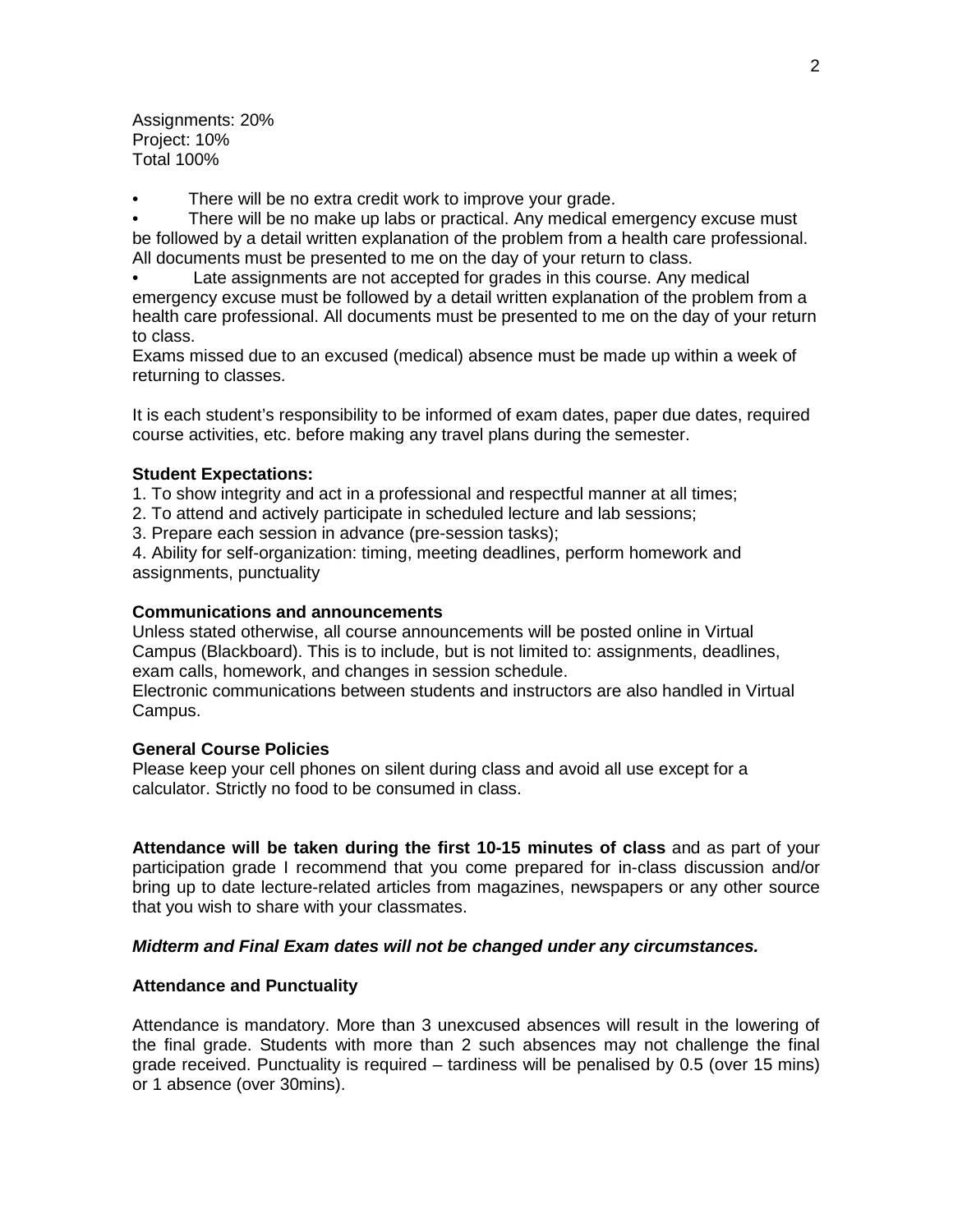### **Academic Dishonesty**

Academic integrity is a guiding principle for all academic activity at Pablo de Olavide University. Cheating on exams and plagiarism (which includes copying from the internet) are clear violations of academic honesty. A student is guilty of plagiarism when he or she presents another person's intellectual property as his or her own. The penalty for plagiarism and cheating is a failing grade for the assignment/exam and a failing grade for the course. Avoid plagiarism by citing sources properly (using footnotes or endnotes and a bibliography).

#### **Students with Disabilities**

If you have a disability that requires special academic accommodation, please speak to your professor within the first three (3) weeks of the semester in order to discuss any adjustments. It is the student's responsibility to provide the International Center with documentation confirming the disability and the accommodations required (if you have provided this to your study abroad organization, they have most likely informed the International Center already but please confirm).

#### **Behavior Policy**

Students are expected to show integrity and act in a professional and respectful manner at all times. A student's attitude in class may influence his/her participation grade. The professor has a right to ask a student to leave the classroom if the student is unruly or appears intoxicated. If a student is asked to leave the classroom, that day will count as an absence regardless of how long the student has been in class.

| <b>Date</b>   | Lecture                                                        | Lab                          |
|---------------|----------------------------------------------------------------|------------------------------|
| Sept 15       | Blood 1 (Chapter 14)                                           |                              |
| Sept 16       | Blood 1 (Chapter 14)                                           |                              |
| Sept 20       | Lymphatic System & Immunity 1(Chpt                             |                              |
| Sept 22       | Lymphatic System & Immunity 2(Chpt Blood cells and serum types |                              |
| Sept 23       | Endocrine System 1 (Chapter 13)                                |                              |
| Sept 27       | <b>Endocrine System 2 (Chapter 13)</b>                         |                              |
| Sept 29       | Endocrine System 3 (Chapter 13)                                | Immune reactions             |
| Sept $30$     | Midterm 1                                                      |                              |
| Oct 4         | Cardiovascular System 1 (Chapter 15)                           |                              |
| Oct 6         | Cardiovascular System 2 (Chapter 15) Simulation of AP and EKG  |                              |
| <b>Oct 11</b> | Cardiovascular System 3 (Chapter 15)                           |                              |
| Oct 13        | Cardiovascular System 4 (Chapter 15) Heart Physiology          |                              |
| Oct 18        | Respiratory System 1 (Chapter 19)                              |                              |
| Oct 20        | Respiratory System 2 (Chapter 19)                              | Cardiov. effects of exercise |
| <b>Oct 25</b> | Respiratory System 3 (Chapter 19)                              |                              |
| <b>Oct 27</b> | EXAM 2                                                         | Spirometry. Lung capacity    |
| Nov 3         | Renal System 1 (Chapter 20)                                    | <b>Project Presentations</b> |
| Nov 8         | Renal System 2 (Chapter 20)                                    |                              |
| Nov 10        | Renal System 3 (Chapter 20)                                    | Kidney Anat. and Physiol     |
| Nov 15        | Digestion 1 (Chapter 17)                                       |                              |
| Nov 17        | Digestion 2 (Chapter 17)                                       | Digestive Anat. and Physiol  |
| <b>Nov 22</b> | EXAM <sub>3</sub>                                              |                              |

#### **Semester Schedule**